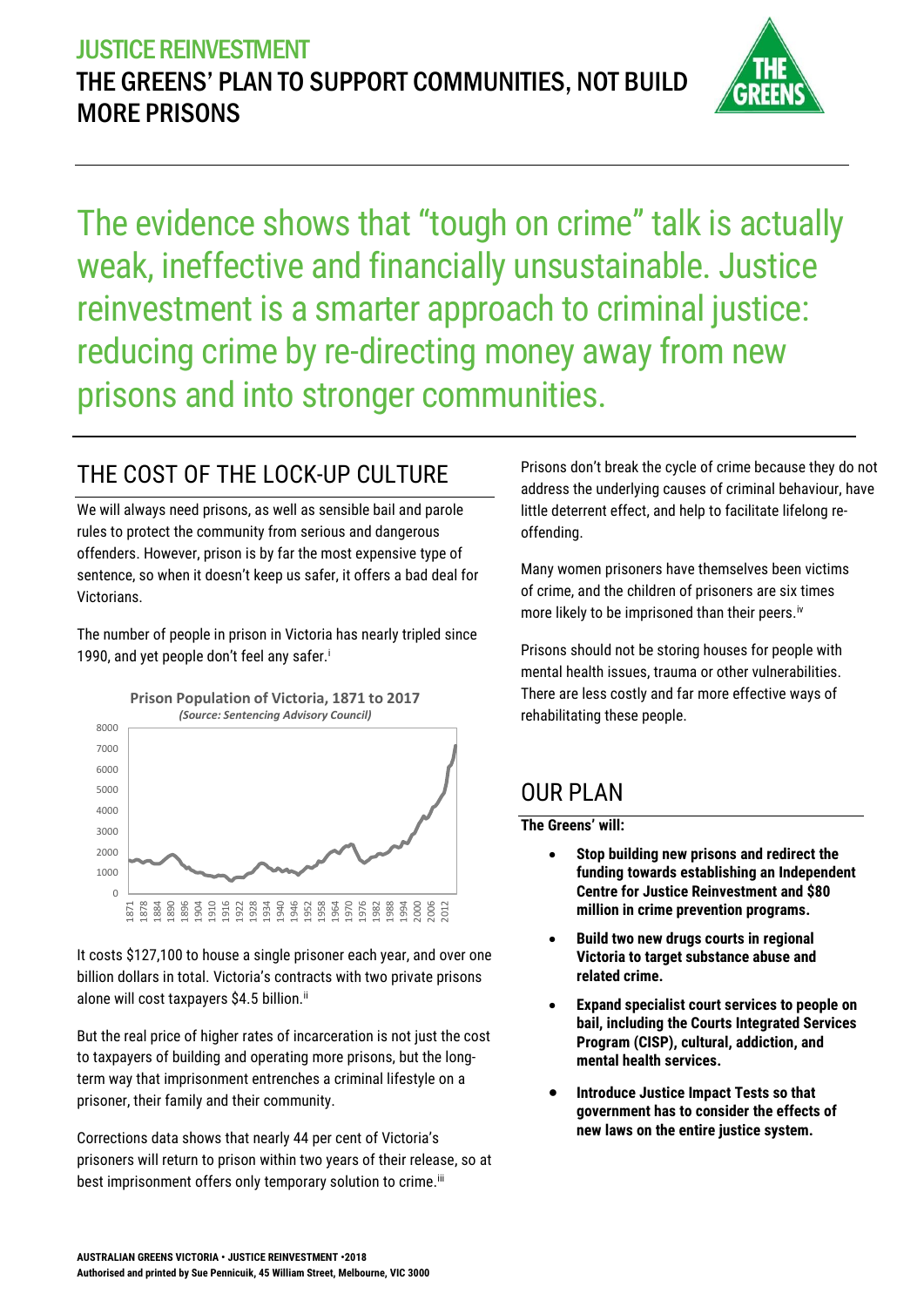### JUSTICE REINVESTMENT THE GREENS' PLAN TO SUPPORT COMMUNITIES, NOT BUILD MORE PRISONS



# A SMARTER APPROACH

The data shows we must find ways to reverse the escalating social and economic costs of imprisonment.

*Justice Reinvestment* is a smarter, more cost-effective approach to criminal justice which has been successful internationally and will pave the way for safer, stronger Victorian communities.

Research shows that a large number of offenders come from, and return to, a small number of disadvantaged neighbourhoods — 50 per cent of prisoners come from just six per cent of lowincome Victorian postcodes. People who are unemployed, did not complete school, have alcohol or drug dependencies, have a disability or mental illness, or have suffered abuse, are also all vastly over-represented in prison statistics.<sup>v</sup>

Justice reinvestment invests in carefully developed programs and services in these communities, preventing crime from occurring or reoccurring at a lower social and economic cost to reactionary, punitive policies.

Justice reinvestment reflects the logic that prevention is better than cure. More effective crime prevention means fewer people inside or returning to costly prisons, with the money saved redirected towards ongoing investment in disadvantaged neighbourhoods, preventing crime over time.

Less crime means less people in prison, fewer victims and safer communities.

#### AN INDEPENDENT CENTRE FOR JUSTICE REINVESTMENT

Independent advisory bodies have been critical to the success of justice reinvestment overseas, shifting the focus away from politically motivated decisions towards what actually works.

Justice reinvestment needs scrupulous data collection, analysis, consultation and evaluation to identify at risk communities and evaluate programs. An *Independent Centre for Justice Reinvestment* will provide this quality information and research.

We will also introduce *Justice Impact Tests* to ensure government must consider the full effects of new laws on the justice system.

The Greens' smarter proposals will end the short-term, politicised thinking on justice, and direct resources to where they will be most effective.

# THE JUSTICE REINVESTMENT GRANT PROGRAM

It is more effective to spend money addressing the causes of crime than on prisons.

This is why we're proposing a Justice Reinvestment Grant Program worth \$80 million over four years to support communities, organisations and representative bodies initiate local justice reinvestment programs across Victoria.

Grants will fund locally-owned initiatives such as family support, early childhood intervention, housing and employment support, and drug and alcohol services.

Patterns of criminal behaviour are entrenched in communities over decades, not an election cycle. The grant program will ensure that programs are tailored to the specific needs of each community to deliver longterm benefits.

#### SUPPORTING PROGRAMS THAT WORK

Overseas experience shows justice reinvestment reduces crime at a significantly lower cost to imprisonment.

In the eight US states where justice reinvestment policies have been in place for more than a year, reduced prison populations are expected to result in total projected savings of around \$4.6 billion. $vi$ 

Justice reinvestment has seen Kansas reduce its prison population by 7.5 per cent and Texas reduce growth in its prison population by around 9,000 people.<sup>vii viii</sup> At the same time violent crime rates dropped by 13 per cent and 4 per cent in Kansas and Texas respectively.<sup>ix</sup>

The limited justice reinvestment programs currently operating in Victoria are also proving effective.

Victoria's two drug courts sentence and supervise the treatment of offenders with a drug and alcohol dependency, improving community safety by focusing on the rehabilitation of offenders and their reintegration into the community.